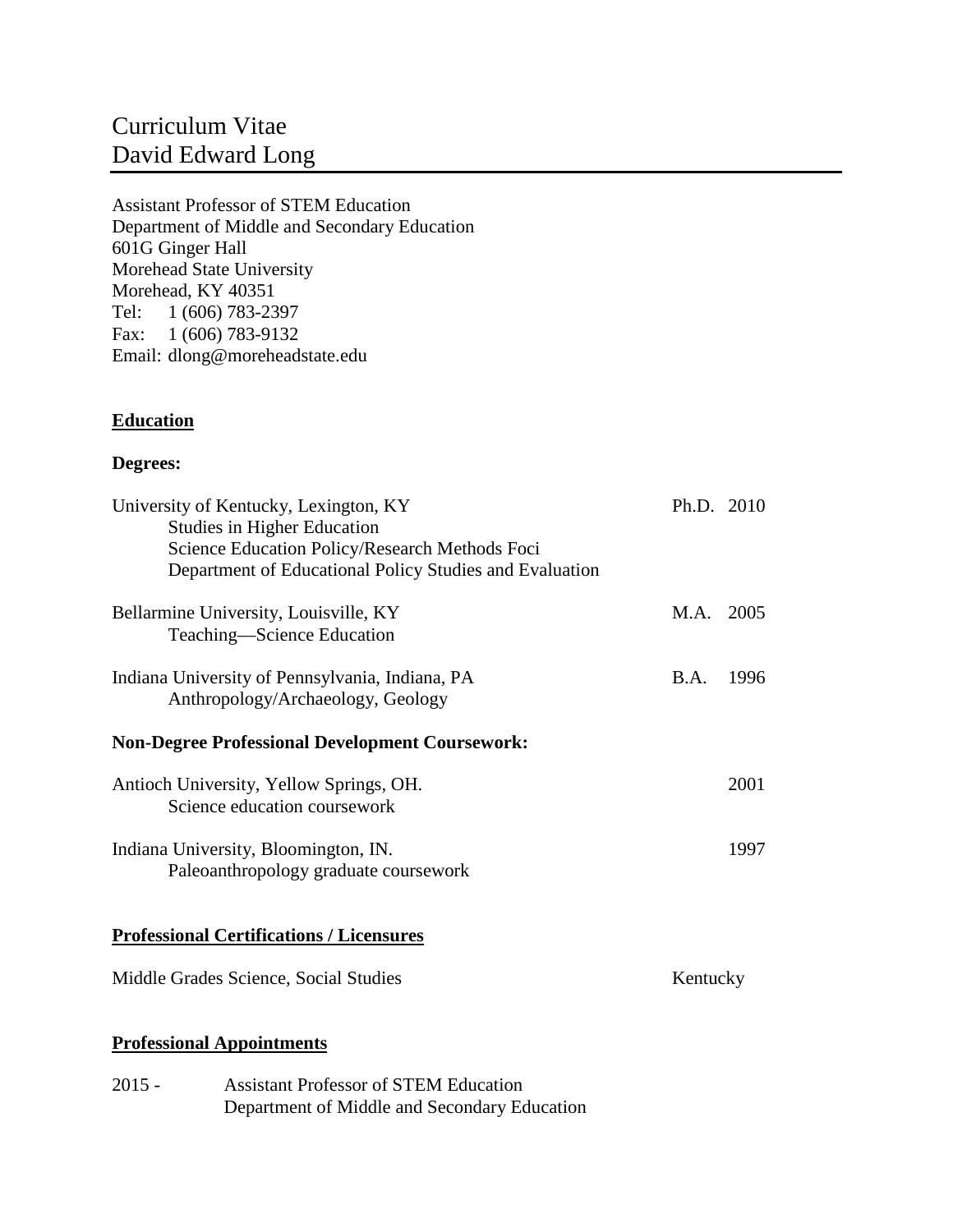| Morehead State University, Morehead, KY |  |  |  |
|-----------------------------------------|--|--|--|
|-----------------------------------------|--|--|--|

- 2012 2015 Research Assistant Professor, VISTA Implementation. The *Virginia Initiative for Science Teaching and Achievement* project. Funding Agency: U.S. Department of Education. Donna Sterling—Principal Investigator. Center for Restructuring Education in Science and Technology George Mason University, Fairfax, VA
- 2012 Evaluation Project Manager, *Kentucky Complete College America*. Funding Agency: The Bill and Melinda Gates Foundation. Jane Jensen—Principal Investigator Department of Educational Policy Studies and Evaluation University of Kentucky, Lexington, KY
- 2010 2012 Assistant Professor of Education Department of Middle, Secondary, Reading, and Deaf Education Valdosta State University, Valdosta, GA
- 2007 2010 Research Associate, *How Do Induction and Continuing Professional Development Affect Beginning Middle School Math Teachers' Instruction and Student Achievement* project. Funding agency: National Science Foundation. Tom Smith and Laura Desimone—Principal Investigators Peabody College for Education and Human Development, Vanderbilt University, Nashville, TN
- 2006 2010 Research Assistant, *Striving Readers* project. Funding Agency: U.S. Department of Education. Susan Cantrell—Principal Investigator Collaborative Center for Literacy Development, College of Education University of Kentucky, Lexington, KY
- 2000 2005 Teacher, Middle Grades Science Jefferson County Public Schools, Louisville, KY
- 1997 2000 Archaeological Field Technician Indiana State University, Terre Haute, IN
- 1996 1997 Archaeological Field Technician Cultural Resource Analysts, Inc., Lexington, KY
- 1996 Research Intern, Archaeological Services Laboratory Indiana University of PA, Indiana, PA.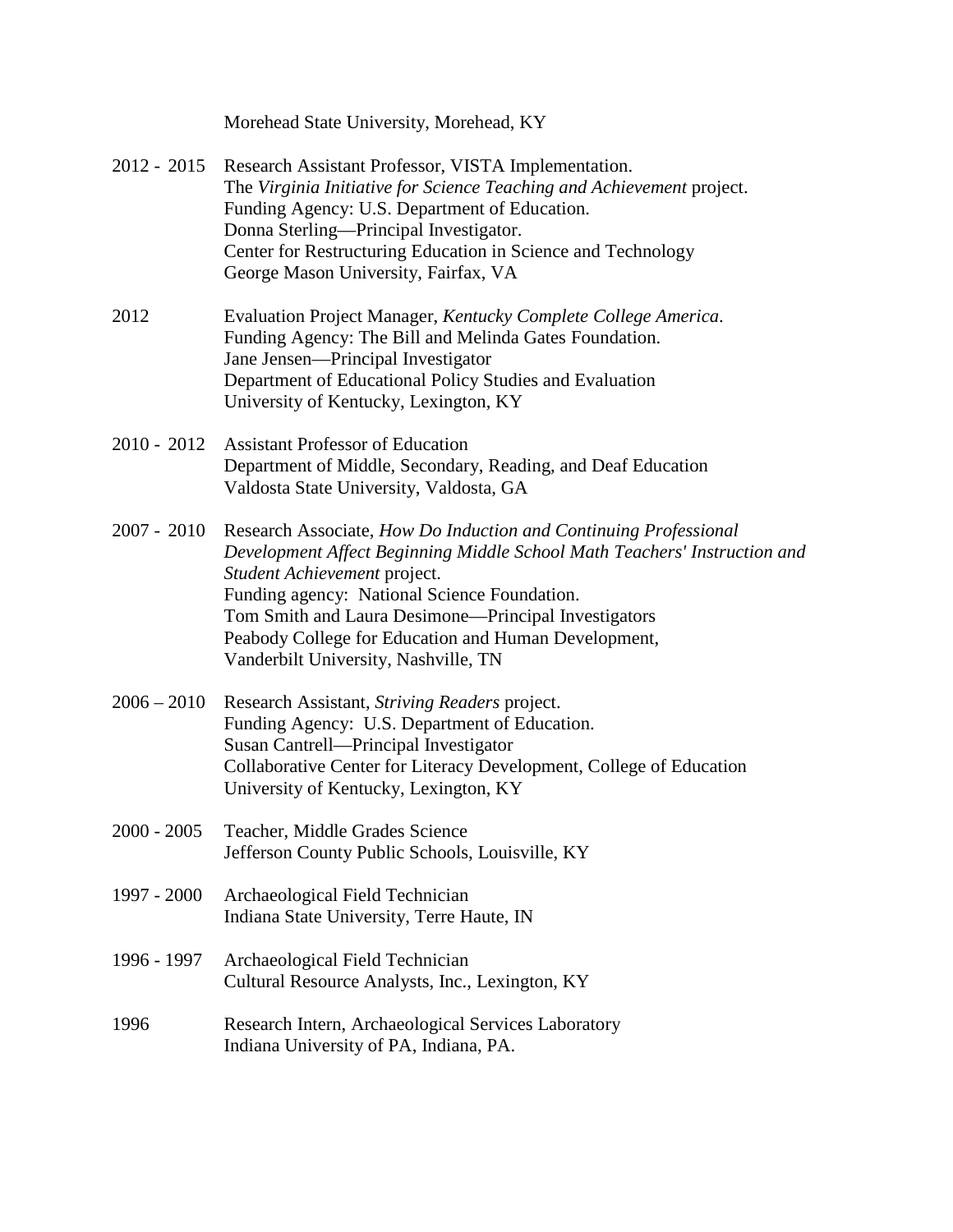#### **Publications** (\**denotes graduate student collaborator*)

#### **Book:**

Long, D. (2011) *Evolution and Religion in American Education: An Ethnography*. Cultural Studies of Science Education, Vol.4. Dordrecht: Springer.

## **Refereed Journal Articles:**

- Poland, S\*., Luh, A\*. and **Long, D.** (2017). Teacher perspectives on specialisation in the elementary classroom: implications for science instruction. *International Journal of Science Education*. doi: 10.1080/09500693.2017.1351646
- Henderson, J., **Long, D.**, Berger, P., Russell, C., and Drewes, A.\* (2017). Expanding the Foundation: Climate Change and Opportunities for Educational Research. *Educational Studies*. 53(4). 412-425. doi: 10.1080/00131946.2017.1335640
- **Long, D**. and Avery, L. (2017). Cultural Studies of Rural Science Education. *Cultural Studies of Science Education*. 12(1). 1-5. doi: I 10.1007/s11422-016-9744-6
- Grubbs, M., Love, T., **Long, D**., and Kittrell, D.\* (2016). Science Educators Teaching Engineering Design: An Examination Across Science Professional Development Sites. *Journal of Education and Training Studies*. 4(11). 163-178. doi:10.11114/jets.v4i11.1832
- Long, D. (2014) Science ideals and science careers in a university Biology department. *Learning and Teaching: The International Journal of Higher Education in the Social Sciences.* 7(1) 29-45.
- Long, D. (2013) Finding Jesus's magic pineapple: or improving science education by improving religious education. *Cultural Studies of Science Education*. 8(2), 389-398.
- Long, D. (2013) Science Education in a Secular Age. *Cultural Studies of Science Education*. 8(1) 25-38.
- Long, D. (2012) Evolution Education in Policy and Practice: An Ethnographic Perspective*. Ethnography and Education*, 7(2). Special issue on ethnography in science education research, Carol Brandt and Heidi Carlone guest editors.
- Long, D. (2012) The Politics of Teaching Evolution, Science Education Standards, and *Being* a Creationist. *Journal of Research in Science Teaching.* 49(1), 122-139.
- Long, D. (2010) Science, Religion, and Difficult Dialectics. *Cultural Studies of Science Education*. 5(1), 257-261.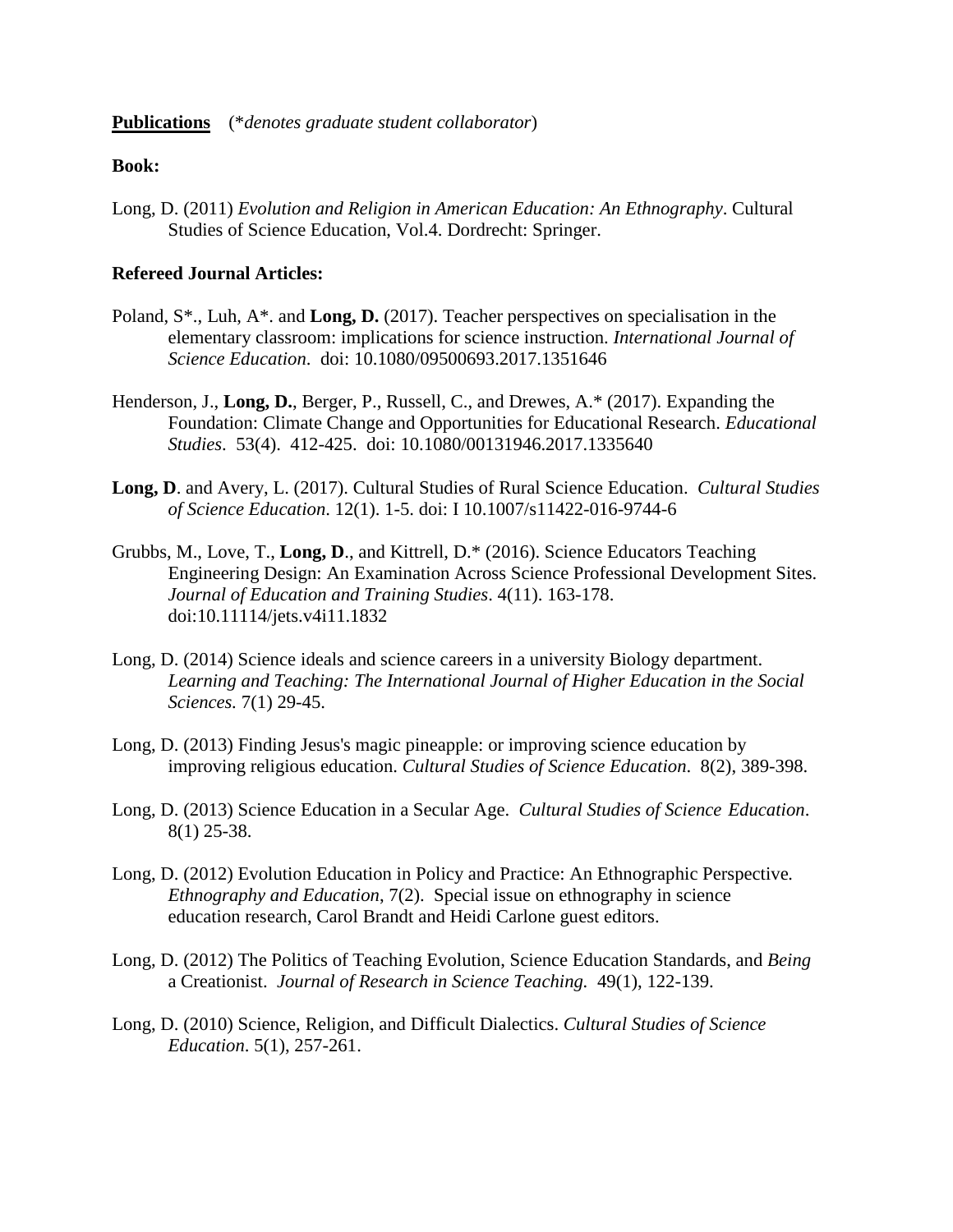Long, D. (2010) Scientists at Play in a Field of the Lord. *Cultural Studies of Science Education*. 5(1), 213-235.

## **Book Chapters:**

- Long, D. (in press). The Future of Science and Religion in American Schools. Book chapter in: *Beyond Evolution: Understanding and Addressing Interactions between Science and Religion in Science Education*. Eds. Shane, J., Binns, I., Hermann, R., and Meadows, L. NSTA Press: Arlington.
- Long, D. (in press). Science and the Unearned Virtues of the "Really Religious People": Exploring the Association between Perceived Religiosity and Science Rejection among Students in the Midwestern United States. Book chapter in *Science, Belief and Society: International Perspectives on Religion, Modernity and the Public Understanding of Science*. Eds. Kaden, T., Catto, R. and Jones, S. Policy Press: Bristol, U.K.
- Long, D. (2017). Rethinking Science Education Research in Light of Motivated Reasoning. In: *13 Questions: Reframing Education's Conversation: Science*., Lynn Bryan and Ken Tobin, Eds. New York: Peter Lang
- Sterling, D., Logerwell, M, and **Long, D**. (2014) Like a Scientist: Using Problem Based Learning to Connect Practice with Content in STEM Education. In: Yeager, R.and Brunkhorst, H. *Exemplary STEM Programs: Designs for Success*. NSTA Press: Arlington, VA.
- Long, D. (2014) Evolution Education in Policy and Practice: An Ethnographic Perspective. In: *Ethnographies of Science Education: Situated Practices of Science Learning for Social/Political Transformation.* Editors: Carol Brandt and Heidi Carlone. London: Routledge. (Reprint of Ethnography and Education 7(2) Special issue).
- Chrostowsky, M. and **Long, D**. (2013) Transnational educational capital and emergent livelihoods: Cultural strategies among repatriated South Sudanese . In:*. Refugees, Immigrants, and Education in the Global South: Lives in Motion*. Editors: Lesley Bartlett and Ameena Ghaffar-Kucher. London: Routledge.

## **Book Reviews:**

- Long, D. (2015) Review of *Understanding Evolution* (Kampourakis 2014). *Science Education*. 99(4), 777-779.
- Long, D. (2010) Review of *Using Social Theory in Educational Research* (Dressman 2008) *Anthropology and Education Quarterly.* 41(3), 318-319.

## **Book Chapters in Preparation:**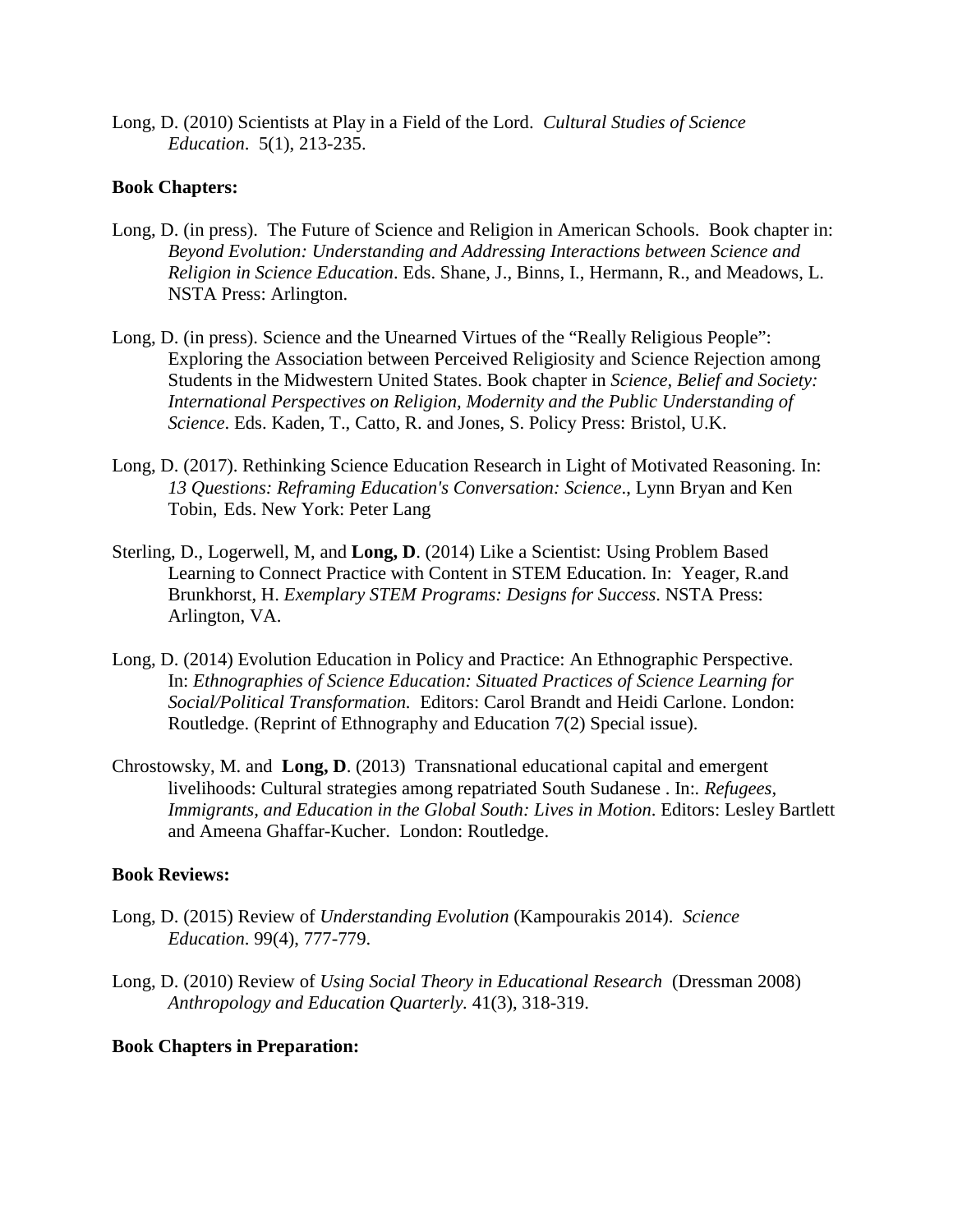Henderson, J. & **Long, D**. (under contract). Classwashing and Austerity Politics in Environmental Education. Book chapter in: *Towards Critical Environmental Education: Where are we now? Current and Future Perspectives*. Eds. Aristotelis S. Gkiolmas & Constantine S. Skordoulis. Springer.

## **Book Manuscript in Preparation:**

Long, D. *Large-scale, Randomized, Control Trial STEM Education Research: An Ethnography.*

## **Journal Manuscripts in Preparation:**

- O'Connor\*, C., **Long, D**., Keck, A\*., and Pachla, K\*. You can't learn what isn't taught: Factors affecting elementary time on science.
- **Long, D**. and Frazier, W. *Asking good girls to do bad things: Role taking and role making in elementary science reform.*
- **Long, D**. and Jones, L. *Talking with Jesus about Darwin: Religion, conceptual vocabulary, and the training of American science teachers*.
- Long, D., Kittrell, D<sup>\*</sup>, and O'Connor, C<sup>\*</sup>. Administrative decision making for elementary science.
- Long, D., Poland, S<sup>\*</sup>,. Keck, A<sup>\*</sup>. The Next Generation Science Standards: The teachers we have and the teachers we need.
- Logerwell, M. and **Long, D**. *Developing a Statewide Community of Practice for Science Education Faculty*.
- O'Connor, C.\*, **Long, D**. and Keck, A. *Policy, Pressure, and Administrative Decision Making in Elementary Science Education*.

## **Scholarly Publications on Social Media:**

- Henderson, J, and **Long, D**. (2015) The Challenge of Motivated Reasoning: Science, Education and Changing Climates. *Savage Minds*. Anthropologies #21: Climate Change. http://savageminds.org/2015/09/18/anthropologies-21-the-challenge-of-motivatedreasoning-science-education-and-changing-climates/
- Long, D. (2014) Will Creationists Take Half a Loaf: An Anthropologist's Response. Guest post at *I Love You But You're Going to Hell*. http://iloveyoubutyouregoingtohell.org/2014/03/12/will-creationists-take-half-a-loaf-ananthropologists-response/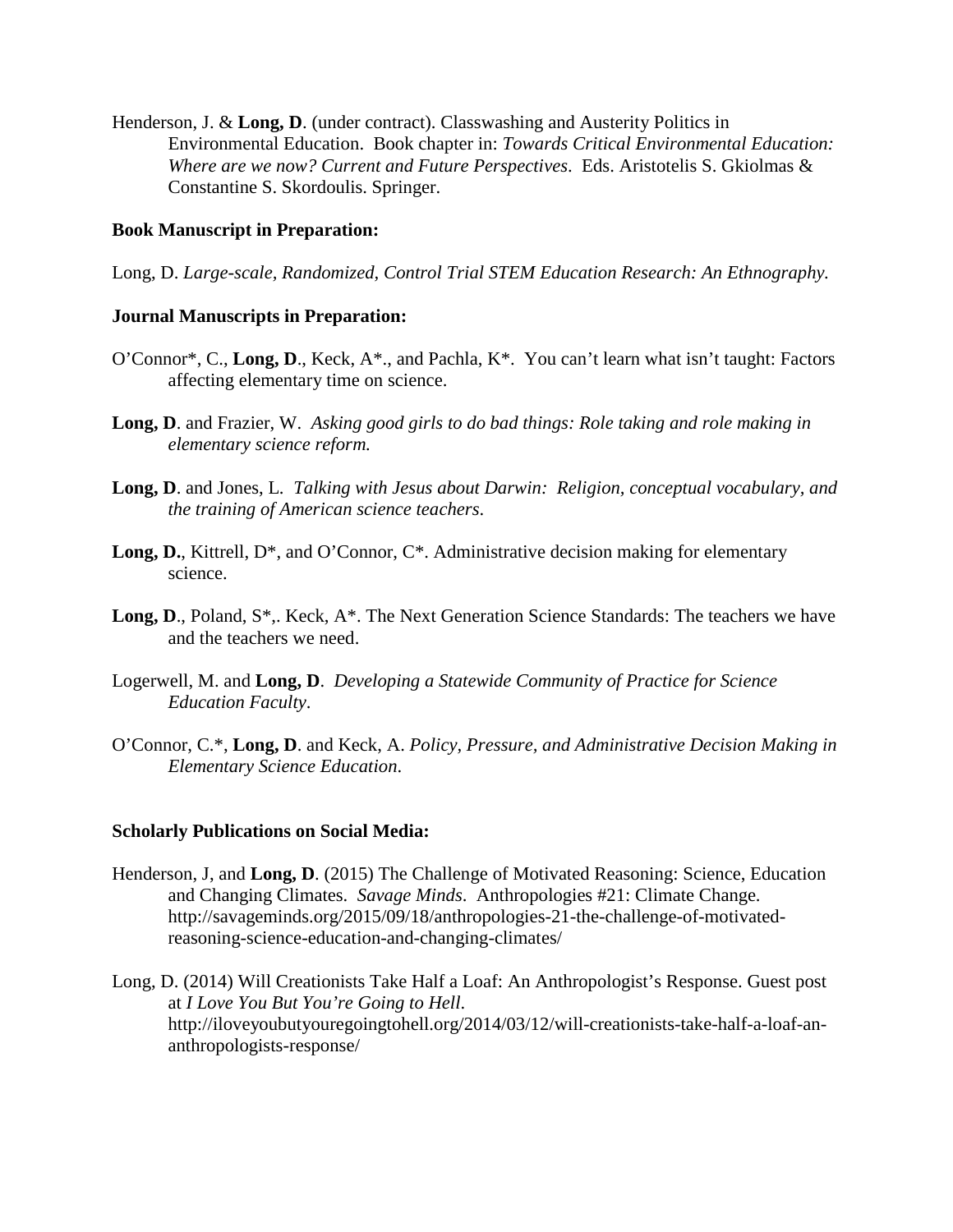Long, D. (2013) Learning to Hear why Evangelical Christians Hear God. Guest post at *I Love You But You're Going to Hell.* http://iloveyoubutyouregoingtohell.org/2013/03/05/required-reading-learning-to-hearwhy-evangelical-christians-hear-god/

# **Technical Report**

Long, D. (1996). *Geomorphology and Soil Stratigraphy of the Bedford County Airport Sites, 36 BD 173-74: Applications for Site Chronology.* Reports of the Indiana University of Pennsylvania Archaeological Services.

## **Program Evaluations**

## **Completed Reports:**

- Long, D. (2016). *An Evaluation of the Morehead State University College of Education Professional Partnership Network: Past, Present, and Future*. Report contracted by the Morehead State University College of Education.
- Jensen, J., **Long, D**., Wright,C. and Stapel, C. (2013). *College Readiness through Modular Learn on Demand: Promoting Retention and Graduation in Kentucky Community Colleges*. Program evaluation of the Kentucky Community and Technical College System's \$1,000,000 Complete College America grant. University of Kentucky Department of Educational Policy Studies and Evaluation.

## **Awards and Honors**

- 2010 Recipient of the Myrle E. and Verle D. Nietzel Visiting Distinguished Faculty Program Award for outstanding dissertations, University of Kentucky. Kenneth Tobin, CUNY Graduate Center, visiting invited distinguished faculty.
- 2008 Honorable Order of Kentucky Colonels.

## **Extramural Grants and Awards**

## **Awarded:**

2017 Morehead State University Noyce Scholars Program: Secondary Teachers of Mathematics and Science in Rural Districts. \$1,200,000. National Science Foundation, Award #1660721. PI, Edna O. Schack, Co-PIs David Eisenhour, David E. Long, Performance Period 2017-2022.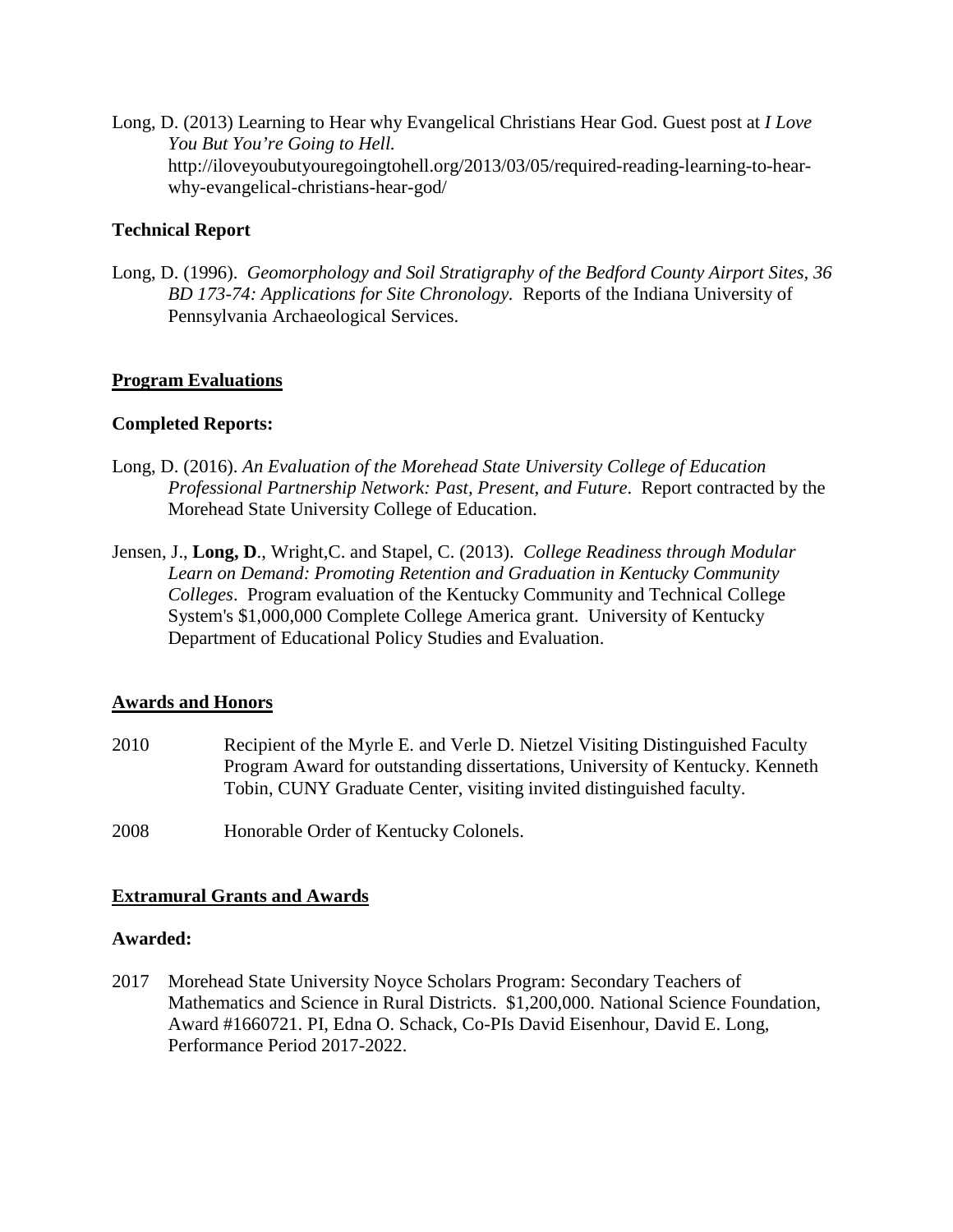- 2016 Fostering Lifelong STEAM Learning at the Dream Discovery Center. \$248,871. Shaping Our Appalachian Region, Kentucky Appalachian Rural Development Fund, Appalachian Regional Commission. PI, David E. Long. Performance period 2016-18.
- 2009 National Science Foundation travel grant for the annual meeting of the Society for the Social Study of Science, Washington D. C. \$250.

## **Under Review:**

2018 Collaborative Research: The App-STEM Network Supporting and Growing STEM Career Futures in 21st Century Central Appalachia. \$4,028,844. National Science Foundation, DUE: S-STEM program. PI, David E. Long, Co-PIs Christina Wright, Edna Schack, Brandon VanNess, Deronda Mobelini, and Jimmy Wright.

## **Applied for:**

- 2016 Identifying Pathways for Effective Elementary STEM Education (IPEESE). \$595,994. National Science Foundation, Noyce IV program. PI, David E. Long, Co-PIs, Edna Schack & Janelle Hare.
- 2015 Improving the Science of Climate Change and Evolution Education (ISCCEE). \$1,498,550. National Science Foundation, Education Core (ECR) program. PI, David E. Long, George Mason University.
- 2015 GRADUATE SprEaD (GS), Faculty Associate, \$1,199,536. National Science Foundation, Innovative Technology Experience for Teachers and Students program. PI, Len Annetta, George Mason University.
- 2015 Co-PI, Elementary Literacy In Science (ELIS), Co-PI, \$118,569.01. National Science Foundation, Discovery Research K-12 program. PI, Elizabeth Edmondson, Virginia Commonwealth University.

#### **Intramural Grants and Awards**

#### **Awarded:**

- 2017 *Identifying Pathways for Effective Elementary STEM Education*. Morehead State University New Program Proposal Initiative. \$6000. David E. Long and Edna O. Schack, Principal Investigators.
- 2011 *Using Co-generative Dialogue to Probe Understanding of Evolution, Science, and Religious Faith.* Faculty Research Seed Grant, Valdosta State University, \$4110. David E. Long and Leslie S. Jones, Principal Investigators.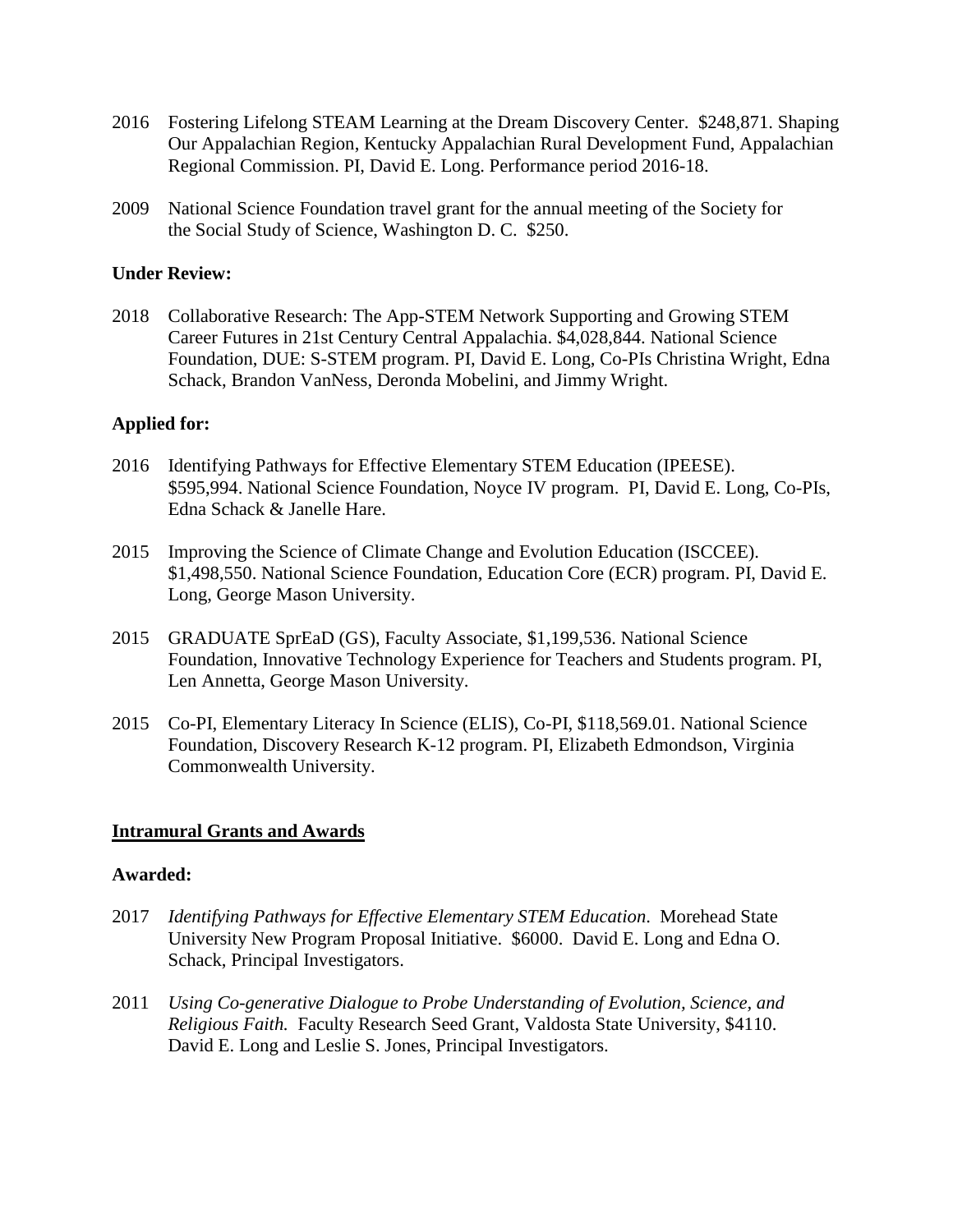- 2010 Campus nominee, Valdosta State University: National Endowment for the Humanities 2011 Summer Stipend program.
- 2010 Faculty Professional Presentation Scholarship, Valdosta State University. Oxford Ethnography and Education Conference, University of Oxford, U.K. \$1000.
- 2010 Faculty Internationalization Award, Valdosta State University. \$500
- 2009 International Conference Travel Grant, Office of Research and Graduate Studies, University of Kentucky. Religious Responses to Darwinism: 1859-2009 - Commemorating the 150<sup>th</sup> Anniversary of the Origin of Species. Ian Ramsey Centre, St. Anne's College, Oxford University, UK. \$800.
- 2009 Institute for Higher Education, University of Kentucky. Supplemental Travel Grant, travel to Oxford conference and working meeting at University College London Institute for Education. \$1000.
- 2009 Dissertation Development Award. Graduate School, University of Kentucky. \$1000.
- 2008 International Conference Travel Grant, Office of Research and Graduate Studies, University of Kentucky. Society for the Social Study of Science Annual Meetings, August 2008, Erasmus University, Rotterdam, The Netherlands. \$800.
- 2007 International Conference Travel Grant, Office of Research and Graduate Studies, University of Kentucky. Society for the Social Study of Science Annual Meetings, October 2007, Montreal, Canada. \$800.
- 2007 Institute for Higher Education, University of Kentucky. American Anthropological Association Meetings. \$600.

## **Invited Lectures**

- 2017 *Faith, community, and coding? Instrumental relations with technology in the postcoal Trump era in the mountains of Kentucky*. Paper presented at the New Perspectives on Science and Religion in Society conference, Manchester, UK.
- 2016 *Science and religion as a locus of inquiry for what?* Invited lecture at the Science and Religion: Exploring the Spectrum conference. San Diego, CA.
- 2016 *Science, Faith, and Disentanglement in the Public Sphere*. Invited lecture. Newman University, Birmingham, UK.
- 2015 *Using the Disentanglement Principle to improve the science of evolution and climate change education*. Seminar. Department of Teacher Education. Ohio University, Athens.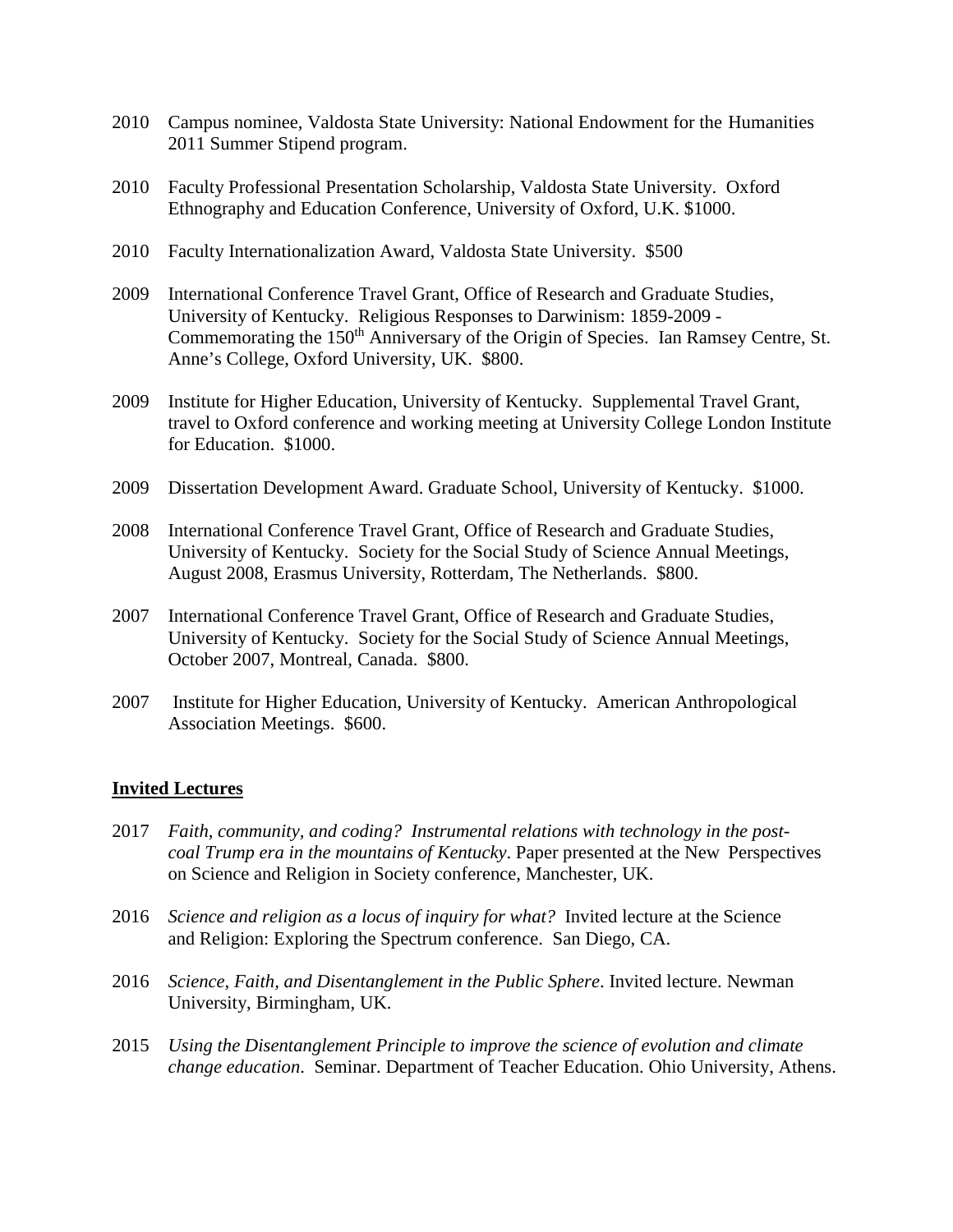- 2015 *Using the Disentanglement Principle to improve the science of evolution and climate change education*. Biology Colloquium, Department of Biology, California State University, Fresno.
- 2013 *Creationists accepting evolution...for what*? The George Washington University, Washington, D.C.
- 2013 *A conversation on Evolution Education in the U.S*. Human Origins Program, Broader Social Impacts Committee, National Museum of Natural History, Smithsonian Institution, Washington, D.C.

#### **Professional Conference Activity** (\**denotes graduate student collaborator*)

#### **Peer Reviewed Conference Presentations/Papers:**

- Long, D,. Schack, E., McGuire, P., Odell, M., and Buchanan, M. (2018). *Overcoming the Challenges of UTeach Replication in Rural Settings*. Paper and roundtable discussion to be presented at the annual UTeach program conference, Austin, TX.
- Long, D. (2017). A political economy of disruptive college and university pedagogical choices. Paper presented at the annual meeting of the American Anthropological Association, Washington, D.C.
- **Long, D.**, Meadows, L., Dominic, A., Burgin, S. and Waddell, G. (2017). *Improving Knowing and Learning in light of motivated reasoning research.* Paper and roundtable discussion presented at the annual UTeach program conference, Austin, TX.
- Long, D. (2016). When 'What Works' doesn't work. Paper presented at the annual meeting of the American Anthropological Association, Minneapolis, MN.
- Long, D. (2016). *Large-scale, Randomized, Control Trial STEM Education Research: An Ethnography.* Paper presented at the Oxford Ethnography and Education Conference (OEC) New College, Oxford University, UK.
- Pachla, K.\*, Keck, A.\*, Luh, A.\*, & **Long, D**. (2016). *Elementary Teachers and Climate Change: Examining teacher beliefs in a Science Professional Development Program*. Paper presented at the annual meeting of the National Association for Research in Science Teaching, Baltimore, MD.
- Kittrell,D.\*, Luh, A.\*, Poland, S.\*, **Long, D**. (2016). *Teaching climate change through PBL: Successes and failures at a multi-site professional development institute*. Paper presented at the annual meeting of the National Association for Research in Science Teaching, Baltimore, MD.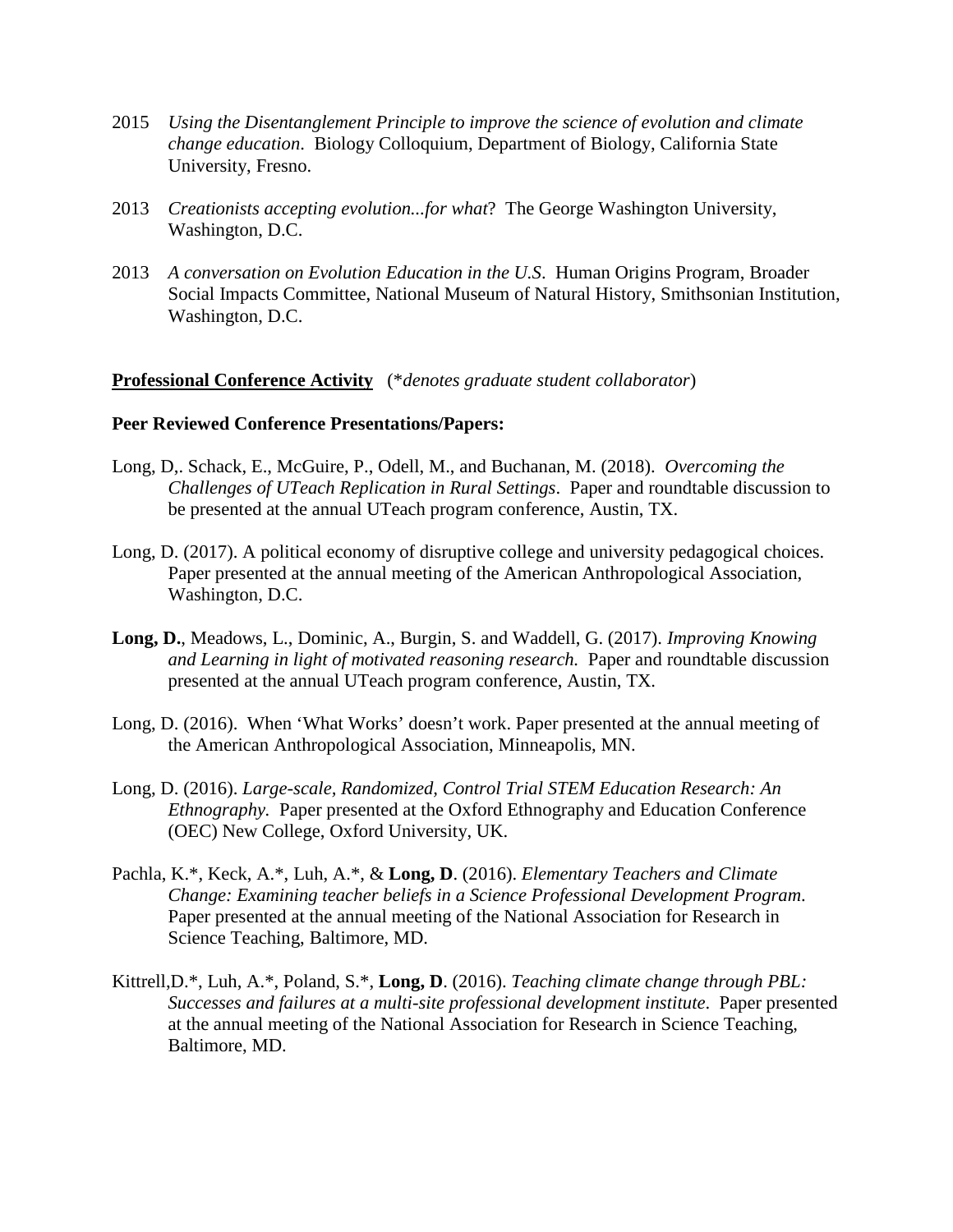- Luh, A., Poland, S., Kittrel, D., and **Long, D**. (2016). Teacher Knowledge About Climate Change in the Context of Problem-Based Learning Professional Development. Paper presented at the annual meeting of the American Educational Research Association, Washington D.C.
- Long, D. (2016). *Science and the Unearned Virtues of the "Really Religious People"*. Paper presented at the Public Perceptions of Science and Religion workshop, Birmingham, U.K.
- **Long, D**. and Henderson, J. (2015) *Motivated Reasons: Scientific (Il)Literacy, NOS, and the Challenge of Cultural Cognition*. Paper presented at the annual meeting of the American Anthropological Association, Denver, CO.
- \*Keck, A., \*O'Connor, C., and **Long, D**. (2015) *When the Pressure is On, Science is Gone: Effects of State and Federal Policy on Elementary Science*. Paper presented at the annual meeting of the American Educational Research Association, Chicago, Il.
- **Long, D**. \*Keck, A., and \*Poland, S. (2015) *Sustaining or diffusing elementary science education reform after two years*. Paper presented at the annual meeting of the American Educational Research Association, Chicago, Il.
- **Long, D.**, Poland, S.\*, Keck, A.\*, and O'Connor, S.\* (2015). *After the love (and money) is gone: Factors sustaining elementary science reform*. Paper presented at the annual meeting of the National Association for Research in Science Teaching, Chicago, Il.
- O'Connor, C., Keck, A., and **Long, D**. (2015). *Title I Status, the Accountability Movement, and Time for Science in Elementary School*. Paper presented at the annual meeting of the National Association for Research in Science Teaching, Chicago, Il
- Poland, S., Luh, A., **Long, D**., and Pachla, K. (2015). *Changing Elementary Teaching Roles: Teacher Specialization in the Wake of the STEM Movement*. Paper presented at the annual meeting of the National Association for Research in Science Teaching, Chicago, Il.
- **Long, D.**, \*Poland, S, and \*Keck, A. (2015) *Sustaining or diffusing elementary science education reform after two years*. Paper presented at the annual meeting of the Association for Science Teacher Education, Portland, OR.
- Long, D. (2014). *Once More Unto the Veil: Piketty, Rawls, and Reimagining Higher Education's Purpose after the Neo-Liberal State*. Paper presented at the annual meeting of the American Anthropological Association, Washington, D.C.
- \*Grubbs, M., \*Love, T., **Long, D**. and Sterling, D. (2014) *Examination of Differences in Science Professional Development Delivery of the Engineering Design Process*. Paper presented at the annual meeting of the American Educational Research Association, Philadelphia, PA.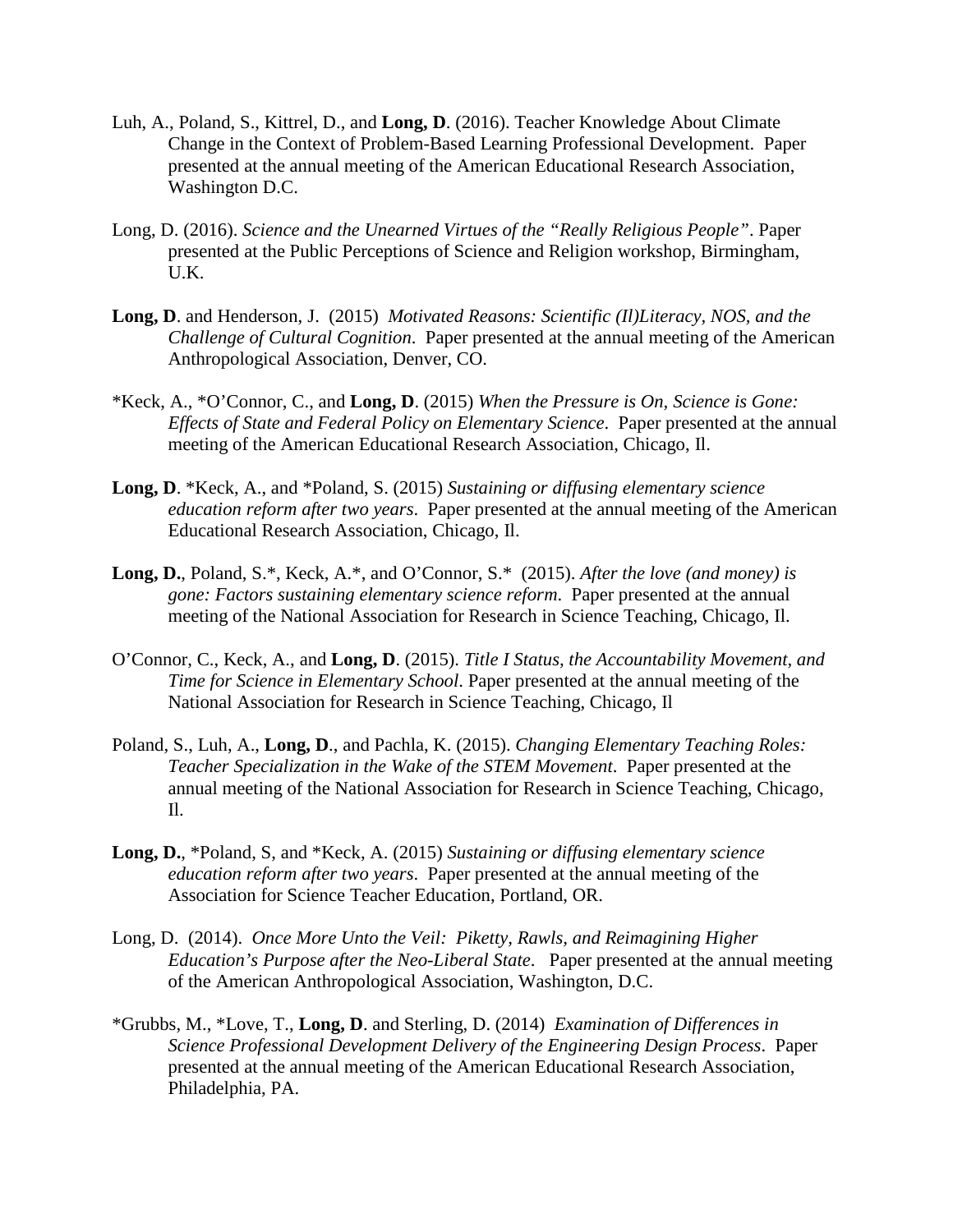- **Long, D**. and Frazier, W. (2014) *Disruptive Pedagogy, Disrupting Identity: Science, Elementary Schools, and Policy Ideals in Practice*. Paper presented at the annual meeting of the National Association for Research in Science Teaching, Pittsburgh, PA.
- \*Keck, A., \*Pachla, K., and **Long, D**. (2014) *Time Allocation for Science in Elementary Classrooms*. Paper presented at the annual meeting of the National Association for Research in Science Teaching, Pittsburgh, PA.
- Logerwell, M. and **Long, D**. (2014) *Developing a Statewide Community of Practice for Science Education Faculty*. Paper presented at the annual meeting of the National Association for Research in Science Teaching, Pittsburgh, PA.
- \*O'Connor, C., **Long, D**. and Sterling, D. (2014) *Policy, Pressure, and Administrative Decision Making in Elementary Science Education*. Paper presented at the annual meeting of the National Association for Research in Science Teaching, Pittsburgh, PA.
- Long, D. (2013) *The Political Ontology of the American Anthropologist*. Paper presented at the annual meeting of the American Anthropological Association, Chicago IL.
- Long, D. (2013) *How does religion work to mediate the teaching of Evangelical American science teachers*? Paper presented at the annual meeting of the Society for the Scientific Study of Religion, Boston, MA.
- **Long, D**. and Jones, L. (2013). *Talking with Jesus about Darwin: Religion, Conceptual Vocabulary, and the Training of American Science Teachers.* Paper presented at the annual meeting of the National Association for Research in Science Teaching, Rio Grande, PR.
- Chrostowsky, M. and **Long, D**. (2012) *Resettled Dinka and the Currency of Transnational Educational Capital in the Political Ecology of International Educational Policy*. Paper presented at the annual meeting of the American Anthropological Association, San Francisco, CA.
- Long, D. (2012) *Evolution, Climate Change, and Genetic Engineering: The Interrelationship of Contentious Science Topics in Students' Lives*. Paper presented at the annual meeting of the American Educational Research Association, Vancouver, Canada.
- Long, D. (2012) *Interrelating Attitudes toward Evolution, Climate Change, and Genetic Engineering in Students' Lives*. Paper presented at the annual meeting of the National Association for Research in Science Teaching, Indianapolis, IN.
- Long, D. (2011) *College Science Faculty Careers, and the Effects of Neo-liberal Rationales on Science Understanding*. Paper presented at the annual meeting of the American Anthropological Association, Montreal, Canada.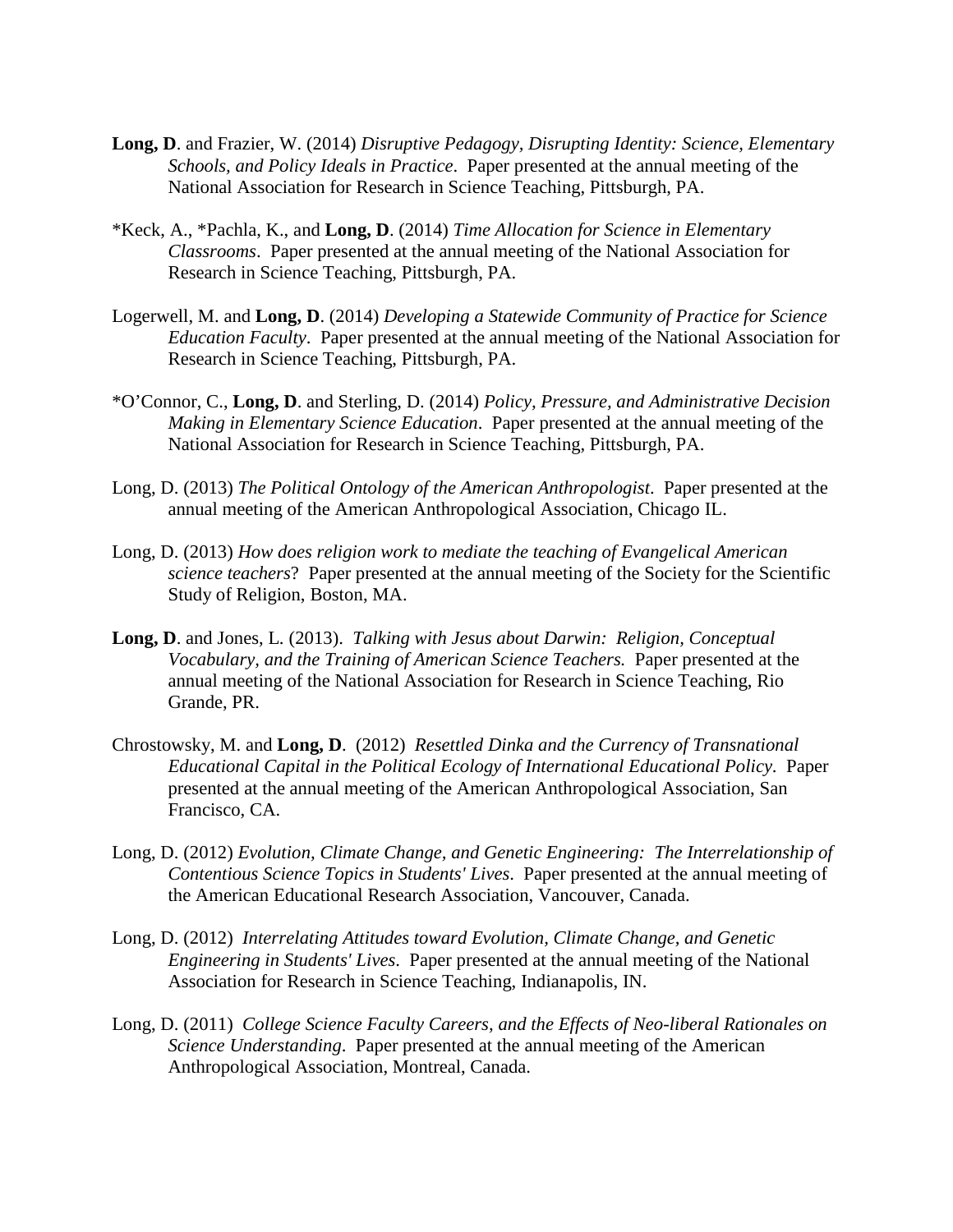- Long, D. (2011) *What Creationist Students May be Thinking About as You Teach about Evolution.* National Association for Research in Science Teaching sponsored paper to be presented at the New Orleans, LA regional meeting of the National Science Teacher Association.
- Long, D. (2011) *Epistemological Politics in Practice in a University Biology Department.* Paper presented at the annual meeting of the Society for the Social Study of Science, Cleveland, OH.
- Long, D. (2011) *Creationism, Worldview, and Existential Anxiety: An Ethnographic Perspective.*  Paper presented at the annual meeting of the National Association for Research in Science Teaching, Orlando, FL.
- Long, D. (2010) *Circulation of Creationism in the United States: Homeschooling and Evangelical Mega-church Perspectives*. Paper presented at the annual meeting of the American Anthropological Association, New Orleans, LA.
- Long, D. (2010) *Evolution Education in Policy and Practice: an Ethnographic Perspective*. Paper presented at the Oxford Ethnography and Education Conference (OEC) New College, Oxford University, UK.
- Long, D. (2009) *The Ends of Science Literacy and the Cultural Process of Evolution Education*. Paper presented at the annual meeting of the American Anthropological Association, Philadelphia, PA.
- Long, D. (2009) *Evolution at the End of a World: A Phenomenological Investigation of Creationist Disposition toward Evolution.* Paper presented at the annual meeting of the Society for the Social Study of Science, Washington, D.C.
- Long, D. (2009) *Unsettled by Evolution*. Paper presented at "Religious Responses to Darwinism: 1859- 2009 - Commemorating the 150th Anniversary of the Origin of Species". Ian Ramsey Centre, St. Anne's College, Oxford University, UK.
- Long, D. (2009) *Darwin's Hammer: An Existential Analysis of Resistance to Evolution*. Paper presented at the biennial meeting of the International History, Philosophy, and Science Teaching Group, University of Notre Dame.
- Long, D. (2009) *Darwin's Hammer: An Existential Analysis of the Basis on Which People Accept or Reject Evolutionary Theory*. Paper presented at "Evolution and Religion: Toward a History of an Evolving Relationship". Clemson University.
- Long, D. (2008) *Scientists Acting Against the Creation Museum.* Paper presented at the annual meeting of the Society for the Social Study of Science, Erasmus University, Rotterdam, the Netherlands.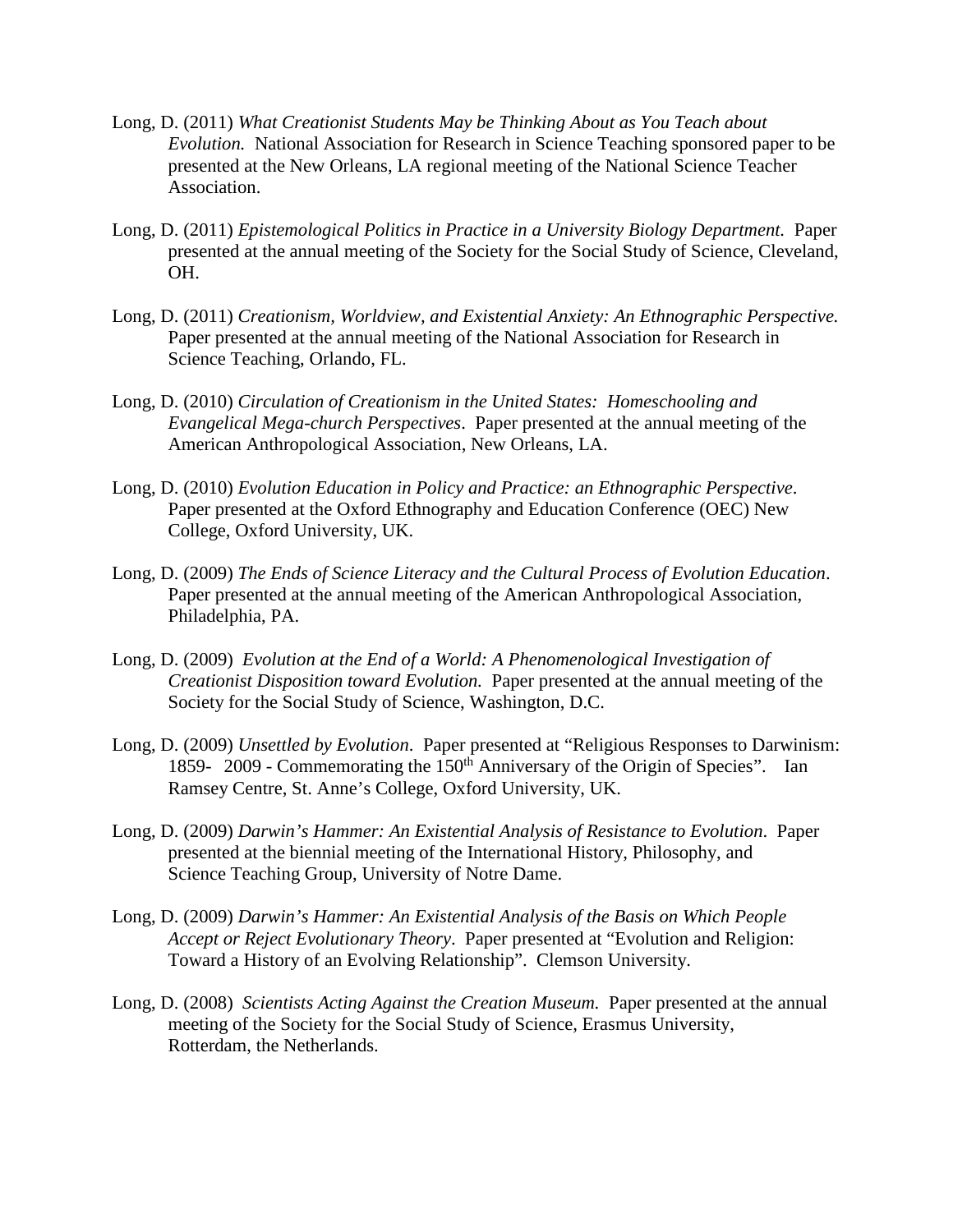- Long, D. (2007) *Evolution, Ideology, and College Student Practice.* Paper presented at the annual meeting of the American Anthropological Association, Washington, D.C.
- Long, D. (2007) *College Student Practice and the Symbolic Violence of Evolution.* Paper presented at the annual meeting of the Society for the Social Study of Science, Montreal, Canada.

## **Conference Session Discussant:**

2014 *Complicating Content: Moving Beyond Traditional Approaches to Teaching Children*. Session discussant invited for the Annual meeting of the American Educational Research Association, Philadelphia, PA.

#### **Conference Sessions Chaired:**

- 2015 *Meaningful Student Engagement in Scientific Discourse and Practice*. Session chaired at the Annual meeting of the American Educational Research Association, Chicago, Il.
- 2015 *Literacy Practices Across Contexts*. Session chaired at the Annual meeting of the American Educational Research Association, Chicago, Il.
- 2014 *Higher Education's Walk of Shame: Dirty Money, Dirty Morals, and Loss of Intimacy*. Session chaired at the annual meeting of the American Anthropological Association, Washington D.C.
- 2014 *Students' Critical Reflections on Identity and Role*. Session chaired at the Annual meeting of the American Educational Research Association, Philadelphia, PA.
- 2014 *Select Topics in Middle School Science Education*. Science Teaching and Learning SIG. Session chaired at the Annual meeting of the American Educational Research Association, Philadelphia, PA.
- 2014 *Nature of Science and Pedagogical Content Knowledge*. Session presided at the annual meeting of the National Association for Research in Science Teaching, Pittsburgh, PA.
- 2012 *Student Understanding in Science*. Science Teaching and Learning SIG. Annual meeting of the American Educational Research Association, Vancouver, British Columbia.
- 2012 *Community and its Influence on Education*. Section G—Social Context of Education. Annual meeting of the American Educational Research Association, Vancouver, British Columbia.
- 2008 *Genetics in Education.* Future Directions in Genetics Studies, graduate workshop. International Society for the History, Philosophy, and Social Study of Biology. Washington University, St. Louis, Missouri.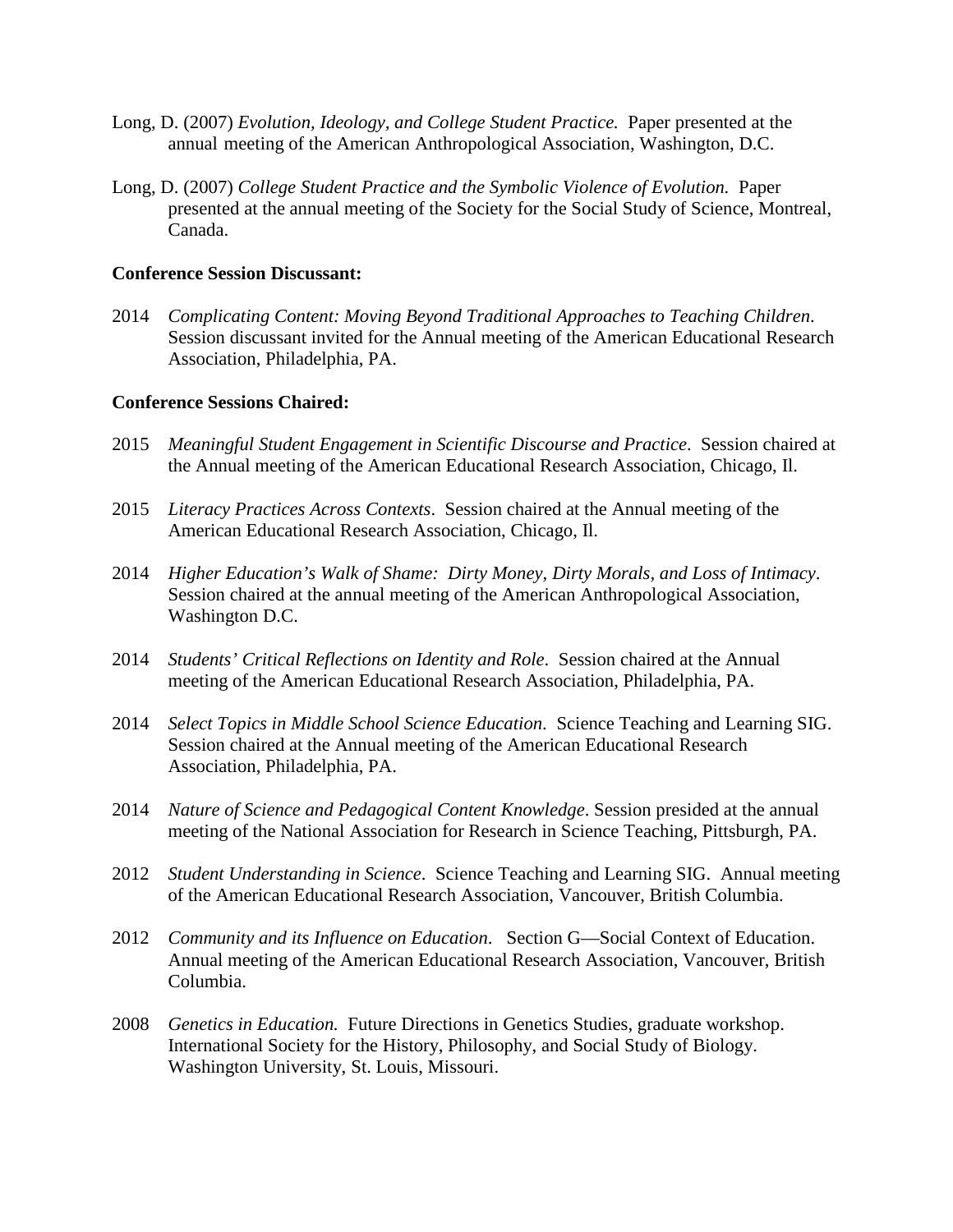## **Conference Sessions Organized:**

- 2015 T*he NOStic Gospel: The Nature of Science Cult(ure) and its Discontents*. Conference panel presented, Council on Anthropology and Education section, annual meeting of the American Anthropological Association, Denver.
- 2013 *Producing Anthropologists*. Council on Anthropology and Education section, annual meeting of the American Anthropological Association, Chicago.
- 2009 *The End(s) of Science Education? Examining the Situated Practices of Science Learning for Social and Political Transformation.* Council on Anthropology and Education section, annual meeting of the American Anthropological Association, Philadelphia.

#### **Other presentations:**

- 2010 *Establishing and Growing a Graduate and Professional Education Research Journal: Valdosta State's Novus Scientia.* Paper presented at the Georgia Educational Research Association annual meeting, Savannah, GA.
- 2009 *Regional College Student Perceptions and Reactions to Evolutionary Theory.* Paper presented at the annual meeting of the Kentucky Academy of Science.

## **Campus / Departmental Lectures**

- 2011 *What Can the Sciences Do about the Social Controversy Surrounding Evolution?* College of Arts and Sciences, Science Seminar Series. Valdosta State University, Valdosta, GA.
- 2010 *Evolution Education in Policy, Practice and Perception*. University of Kentucky, Department of Educational Policy Studies and Evaluation, Spring Colloquium Series, Lexington, KY.

## **Teaching Experience**

#### **Morehead State University:**

| Graduate:      | <b>Education in Context</b>                        |
|----------------|----------------------------------------------------|
| Undergraduate: | Perspectives in Mathematics and Science Education  |
|                | Knowing and Learning in Science and Mathematics    |
|                | Secondary Science and Mathematics Teaching Methods |
|                | Secondary Science and Mathematics Field Experience |
|                | Science for the Elementary Teacher                 |
|                | Middle Grades Mathematics Teaching Methods         |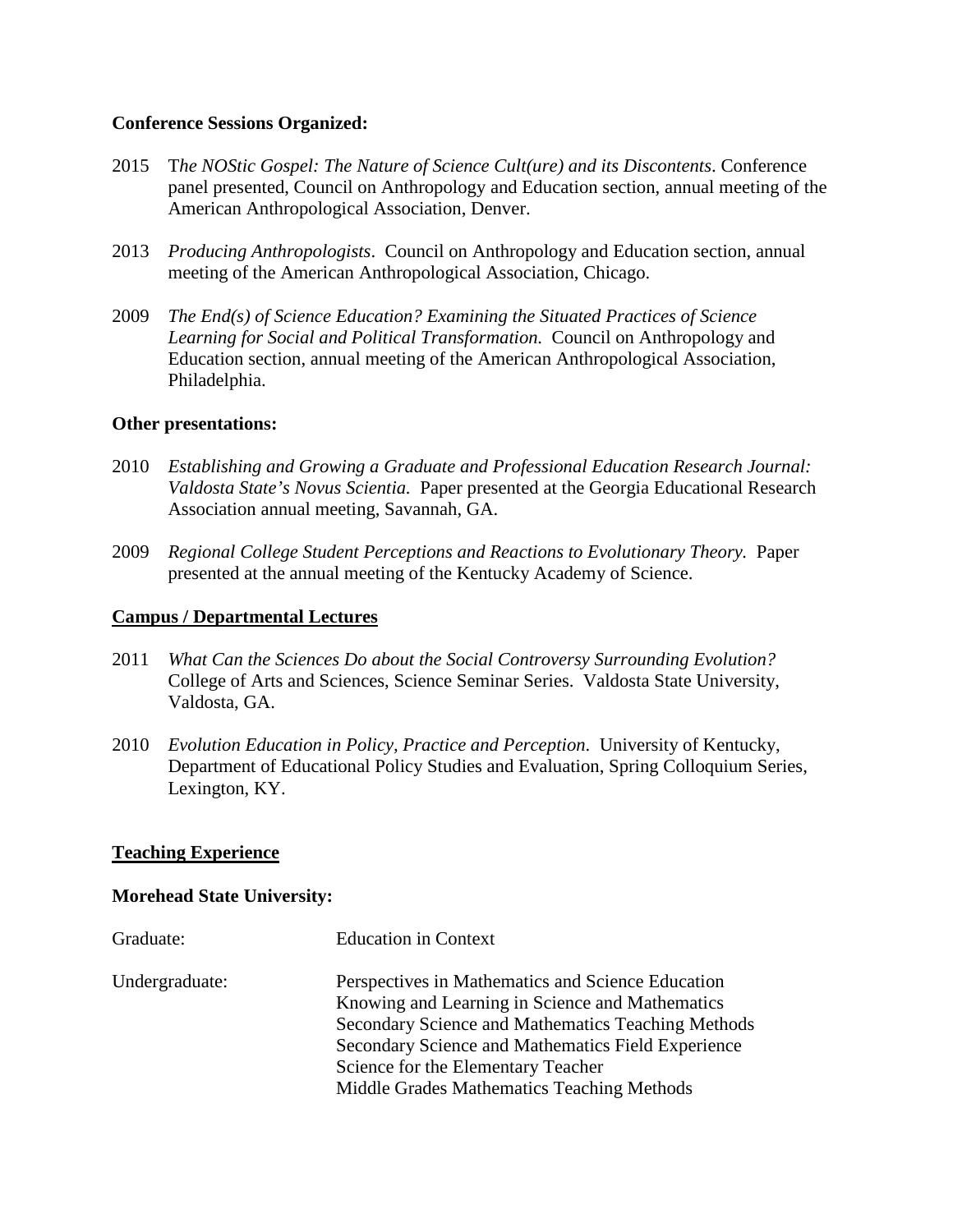## Modern Issues and Problems in Physical Science

## **George Mason University:**

| Doctoral seminar:                 | <b>Foundations of Science Education Research</b>                                                                    |  |
|-----------------------------------|---------------------------------------------------------------------------------------------------------------------|--|
| <b>Valdosta State University:</b> |                                                                                                                     |  |
| Graduate:                         | <b>Reflective Teaching Practices Seminar</b><br>Capstone Seminar<br>Professional Decision Making in Education       |  |
| Undergraduate:                    | Integrated Teaching Methods, Science and Mathematics<br>Investigating Critical and Contemporary Issues in Education |  |

#### **Workshops and Training**

- 2017 *Classroom Interactions workshop*. UTeach Institute, University of Texas at Austin.
- 2016 *Perspectives in Mathematics and Science Teaching workshop*. UTeach Institute / UKanTeach program, Overland Park, Kansas.
- 2015 *Knowing and Learning in Mathematics and Science workshop*. UTeach Institute, University of Houston, Houston TX.
- 2013 *The Science of Science Communication II. Sackler Colloquium Series, Evolution Work Group*. National Academies of Science, Washington D.C.
- 2013 Invited participant, *Reporting Across the Culture Wars: Engaging Media on Evolution*. March 22-24, National Evolutionary Synthesis Center (NESCent). Raleigh, NC.
- 2011 *BSCS Videocases for Science Teaching Analysis (ViSTA) Workshop*. Biological Science Curriculum Study, Colorado Springs, CO.
- 2008 *Future Directions in Genetics Studies*, graduate workshop. International Society for the History, Philosophy, and Social Study of Biology. Washington University, St. Louis, MO.
- 2007 *Works in Progress Session for New Scholars.* Rodney Hopson—Chair. Sponsored by the Council on Anthropology and Education, at the annual meeting of the American Anthropological Association, Washington, D.C.

## **Professional Service**

#### **Editorial Service:**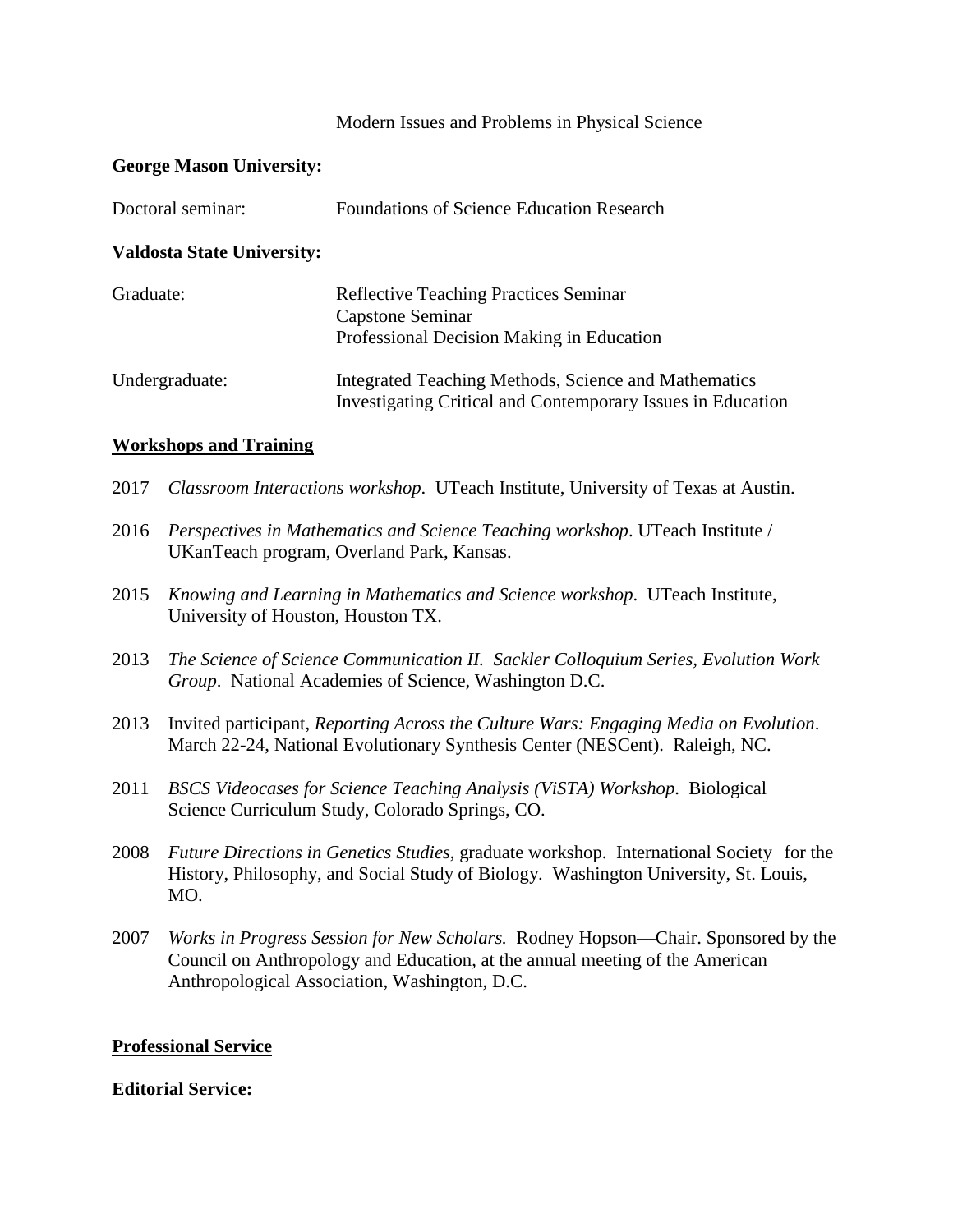| 2017          | Editor along with Leanne Avery, special issue of Cultural Studies of<br>Science Education: Cultural Studies of Rural Science Education, 12(1). |
|---------------|------------------------------------------------------------------------------------------------------------------------------------------------|
|               | 2013 - 2016 Editorial Board, three year term, Journal of Research in Science Teaching.                                                         |
| $2012 -$      | Editorial Board, Cultural Studies of Science Education.                                                                                        |
| $2010 - 2011$ | Editor, <i>Novus Scientia.</i> Education research journal of Valdosta State University,<br>Valdosta, GA                                        |

# **Peer Review:**

| 2015     | Manuscript peer reviewed for the Yearbook of Physical Anthropology.                                                                                |
|----------|----------------------------------------------------------------------------------------------------------------------------------------------------|
| 2014     | Manuscript peer reviewed form the <i>Journal of Educational Policy</i> .                                                                           |
| 2013     | Manuscript peer reviewed for the Journal of Science Communication.                                                                                 |
| 2013-    | Manuscripts peer reviewed for <i>Environmental Education Research</i> .                                                                            |
| 2013-    | Manuscripts peer reviewed for <i>School Science and Mathematics</i> , Journal of the<br>School Science and Mathematics Association.                |
| 2012-    | Manuscripts peer reviewed for the Journal of Research in Science Teaching,<br>Journal of the National Association for Research in Science Teaching |
| $2012 -$ | Manuscripts peer reviewed for <i>BioScience</i> , Journal of the American Institute of<br><b>Biological Sciences</b>                               |
| 2012-    | Manuscripts peer reviewed for Cultural Studies of Science Education                                                                                |
| $2012 -$ | Book proposals reviewed, Springer Publishing.                                                                                                      |

# **Organizational Service:**

| 2012 -    | Program section reviewer, Council on Anthropology and Education, annual<br>conference of the American Anthropological Association                        |
|-----------|----------------------------------------------------------------------------------------------------------------------------------------------------------|
| 2012-2015 | Publication Advisory Committee, National Association for Research in<br>Science Teaching. Three year appointment term.                                   |
| 2011-2013 | Co-chair, Post-Secondary Education Committee, Council on Anthropology and<br>Education, American Anthropological Association. Two year appointment term. |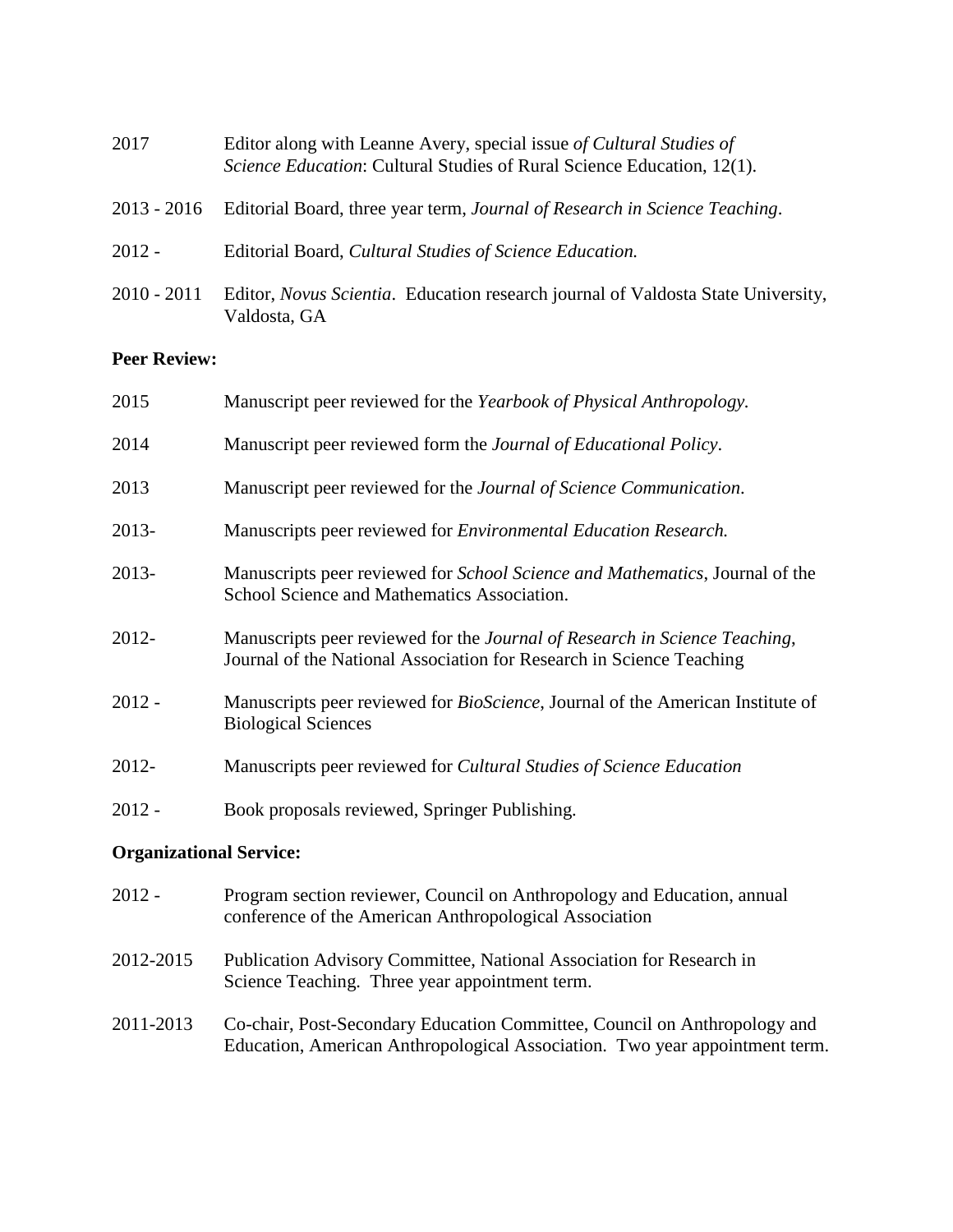| 2011-2013     | Board member, Council on Anthropology and Education, American<br>Anthropological Association. Two year appointment term. |
|---------------|--------------------------------------------------------------------------------------------------------------------------|
| 2011          | Faculty mentor. Faculty/Student Mentoring Program, Society for the Social<br><b>Studies of Science</b>                   |
| $2009 -$      | Program section reviewer, annual conference of the National Association for<br>Research in Science Teaching              |
| $2008 - 2010$ | Student Section Program Chair, Faculty/Student Mentoring Committee. Society<br>for the Social Study of Science           |

# **Institutional Service:**

| 2017-         | Faculty Senate, Academic Issues Subcommittee. Morehead State University.                                                                    |
|---------------|---------------------------------------------------------------------------------------------------------------------------------------------|
| 2017-         | Academic Appeals Committee. Morehead State University.                                                                                      |
| 2017-         | University Senate. Department of Middle Grades and Secondary<br><b>Education, Morehead State University</b>                                 |
| $2017 -$      | Faculty Advisor, MSUExplore—Student organization of the MSUTeach program.                                                                   |
| $2016 -$      | Chair, Curriculum Committee, Department of Middle Grades and Secondary<br><b>Education Department Curriculum, Morehead State University</b> |
| $2016 -$      | Faculty Evaluation Plan Committee, Department of Middle Grades and Secondary<br><b>Education, Morehead State University</b>                 |
| $2016 -$      | Middle Schools Liaison, MSUTeach program. Morehead State University                                                                         |
| $2015 -$      | MSUTeach Program Steering Committee. Morehead State University.                                                                             |
| 2014          | Doctoral program candidate interviews, George Mason University.                                                                             |
| $2011 - 2012$ | University Senator, Valdosta State University                                                                                               |
| $2011 - 2012$ | Academic Policies Committee, Valdosta State University                                                                                      |
| $2010 - 2012$ | Graduate and Doctoral Faculty Member, Valdosta State University                                                                             |
| $2010 - 2012$ | Departmental Library Liaison, Valdosta State University                                                                                     |
| $2010 - 2011$ | Research Committee, College of Education, Valdosta State University                                                                         |